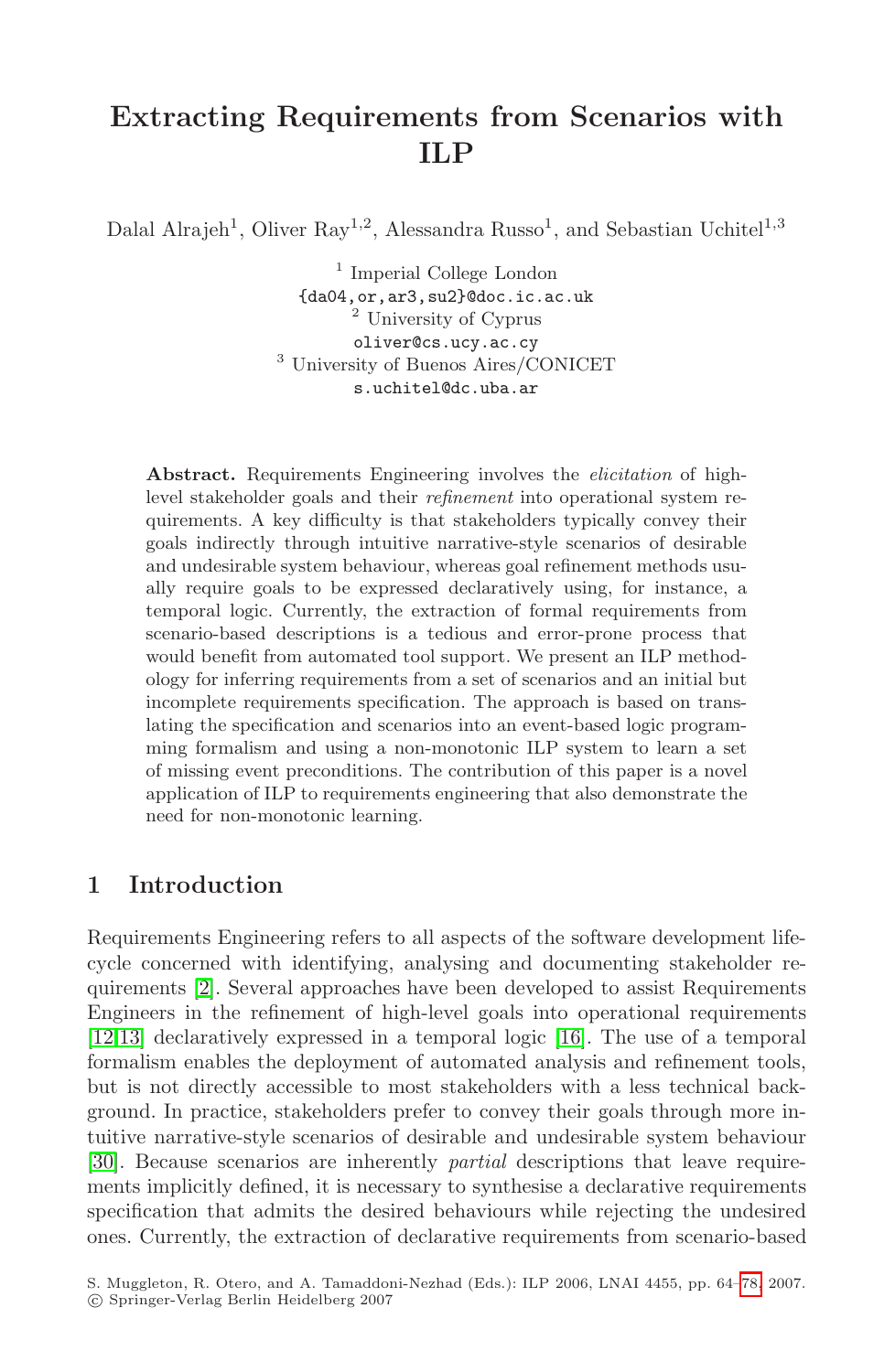descriptions is a tedious and error-prone process that relies on the manual efforts of an experienced engineer and would benefit from automated tool support.

This paper presents an ILP approach for extracting requirements from example scenarios and a partial requirements specification. Scenarios represent examples of desirable and undesirable system behaviour over time while the requirements specification captures our initial but incomplete background knowledge of the envisioned system and its environment. The task is to complete the specification by learning a set of missing requiremen[ts](#page-13-0) that cover all of the desirable scenarios, but none of the undesirable ones. We show how this task can be naturally represented as a non-monotonic ILP problem in which the partial requirements specification provides the background knowledge and the scenarios comprise the positive and negative examples. In particular, [we](#page-14-1) [sh](#page-14-2)ow how the initial specification and scenarios can be translated into an ILP representation based on the Event Calculus [8,17]. Because this representation makes essential use of negation in formalising the effects and non-effects of actions, the resulting learning problem is inherently non-monotonic. We show that, under the *stable model* [4] semantics for logic programs with negation, the stable models of the transformed program correspond to the temporal models of the original specification. We show that stable models of the program correspond to the temporal models of the original specification. We then use a non-monotonic ILP system, called XHAIL [24,25], to generalise the scenarios with respect to the initial specification. For the purposes of illustration, we restrict the language bias of XHAIL so as to compute a specific form of missing requirements, called event preconditions, which state that a certain event may not happen under some particular conditions.

The paper is organised as follows. Section 2 presents some background material on Linear Temporal Logic (LTL) and the Event Calculus (EC). Section 3 [des](#page-14-4)cribes the main features of our approach. [Sec](#page-13-1)tion 4 provides an illustrative case study involving a Mine Pump controller. We conclude with a summary and remarks about related and future work.

## **2 Background**

Several logic-based formalisms have been used [for](#page-14-5) representing requirements specifications [5,10,27]. Among these, the Event Calculus (EC) [8] is particularly well suited to logic programming approaches like ILP. Moreover, its explicit representation of time and domain specific axioms makes EC an ideal formalism for representing and reasoning about a wide class of event-driven systems. Although EC has been successfully used as a "back-end" computational formalism [27] it is not a mainstream representation because it necessitates familiarity with logic programming. By contrast, Linear Temporal Logic (LTL) [16] is very widely used by software engineers for specifying system goals and properties. In this paper we propose a method for translating between LTL and EC descriptions in order to enable the use of ILP techniques in Requirements Engineering. In the rest of this section we briefly recall the syntax and semantics of these formalisms.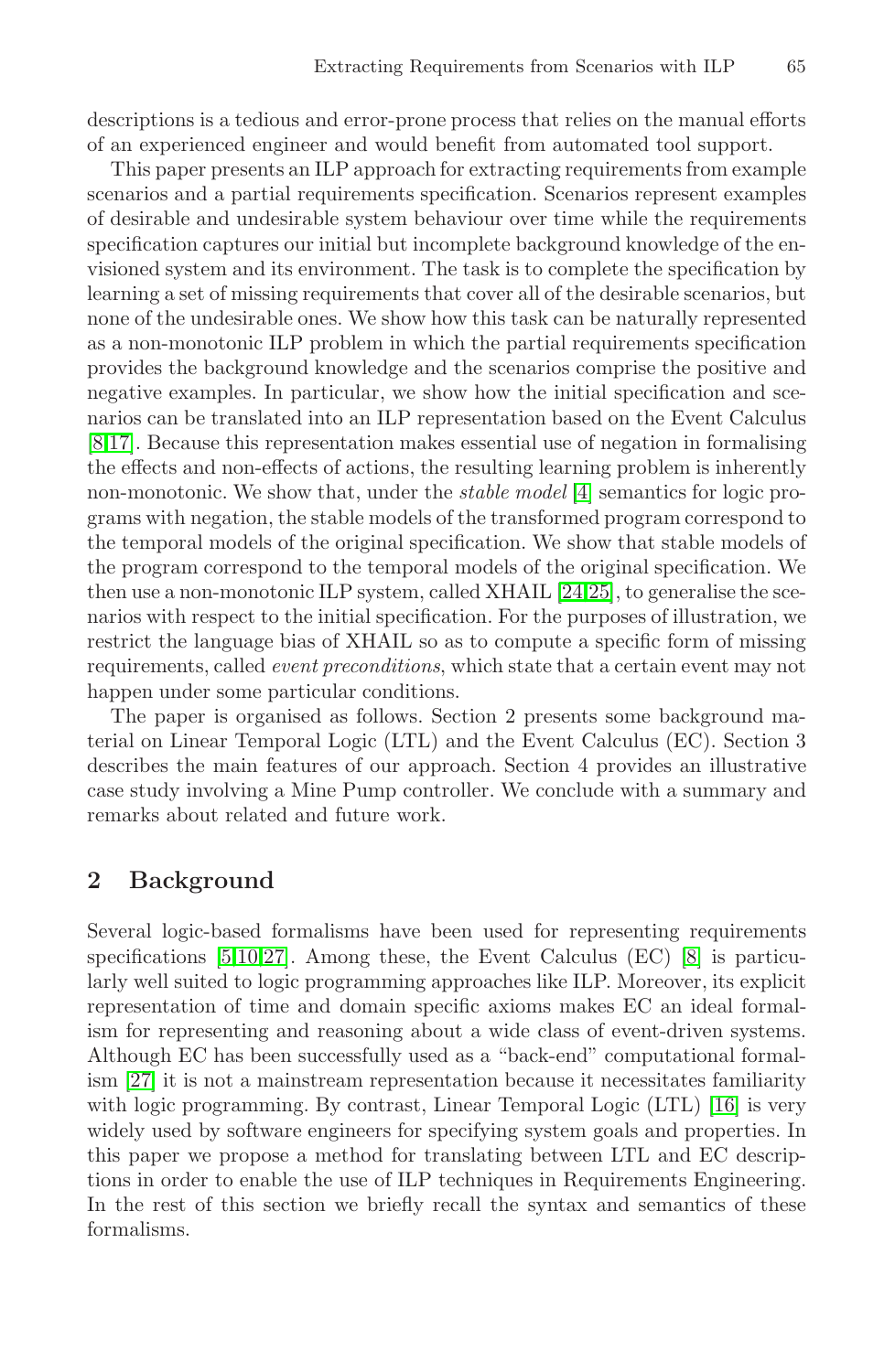#### **2.1 Linear Temporal Logic**

The language of LTL includes a set of propositions  $P$ , the Boolean connectives  $(\neg, \wedge, \vee \text{ and } \rightarrow)$  and the temporal operators  $\bigcirc$  (*next*),  $\Box$  (*always*),  $\Diamond$  (*eventually*), U (strong until) and W (weak until). Well-formed formulae are constructed in the standard way. We use  $(\neg)$  a to refer to either the atom a or the negation  $\neg a$ of that atom. Also, we use  $\bigcirc^i$  to denote i consecutive applications of the  $\bigcirc$ operator. We assume P is partitioned into two sets  $P_e$  and  $P_f$  denoting event and fluent propositions, respectively. The truth or falsity of an LTL formulae is specified relative to a graph-based structure called a Labelled Transition System (LTS) [15,6].

**Definit[ion](#page-2-0) 1.** A labelled transition system (LTS) is a tuple  $\langle S, E, \rightarrow, s_0 \rangle$  where S is a non-empty set of states, E is a non-empty set of events,  $\rightarrow \subseteq S \times E \times S$  is a labelled transition relation, and  $s_0$  is the initial state. A transition  $(s, e, s') \in \rightarrow$ from a state s to a new state s' labelled by e is denoted graphically as  $s \stackrel{e}{\longrightarrow} s'$ . A path in an LTS is a sequence of states and transitions, from the initial state, of the form  $\sigma = s_0 \stackrel{e_1}{\longrightarrow} s_1, \ldots$  where  $e_i \in E$  is said to be at position i in  $\sigma$  and  $s_i$  is said to be the i<sup>th</sup> state in  $\sigma$ .

<span id="page-2-0"></span>As formalised in Definition 2 below, an LTL model is a pair  $\langle T, V \rangle$  consisting of an LTS,  $T$ , and a valuation function,  $V$ , that assigns to each fluent proposition an arbitrary set of states in paths of  $T$ . The events are not specified in  $V$  as their truth is implicitly determined by the transitions in  $T$ . This is formalised in Definition 3, which defines the satisfaction of an LTL formula  $\phi$  with respect to a path  $\sigma$  in the LTS T.

**Definition 2.** Given an LTL language with propositions  $P = P_e \cup P_f$  an LTL model is a pair  $\langle T, V \rangle$  where T is an LTS with events  $P_e$  and V is a valuation function  $V : P_f \Rightarrow 2^A$ , where  $A = \{(\sigma, i) \mid \sigma \text{ path in } T \text{ and } i \text{ position in } \sigma\}.$ 

The satisfiability of an LTL formula is defined with respect to positions (or states) in a given path  $\sigma$ . A formula  $\phi$  is said to be true at position i in a path σ, denoted  $\sigma, i \models \phi$  iff it is true at the  $s_i$  state in the path σ.

**Definition 3.** Given an LTL language with propositions  $P = P_e \cup P_f$ , an LTL model  $\langle T, V \rangle$  and a path  $\sigma$  in T, the satisfaction of an LTL formula  $\phi$  at a position  $i \geq 0$  of the path  $\sigma$  is defined inductively as follows:

- $\sigma$   $\in$   $\mathcal{P}_e$   $\sigma$   $\in$   $\mathcal{P}_e$  *for any event proposition e*  $\in$   $\mathcal{P}_e$
- $\sigma, i \models e$  iff e is at position i  $(i \geq 1)$  in the path  $\sigma$ , where  $e \in P_e$
- $\sigma, i \models f \text{ iff } (\sigma, i) \in V(f), \text{ where } f \in P_f$
- $\sigma, i \models \neg \phi \text{ iff } \sigma, i \not\models \phi$
- $-σ, i |= φ ∧ ψ if σ, i |= φ and σ, i |= ψ$
- $\sigma, i \models \phi \lor \psi \text{ iff } \sigma, i \models \phi \text{ or } \sigma, i \models \psi$
- $\sigma, i \models \bigcirc \phi \text{ iff } \sigma, i + 1 \models \phi$
- $\sigma, i \models \Box \phi \text{ iff } \forall j \geq i. \sigma, j \models \phi$
- $-σ, i |= \lozenge φ \text{ iff } \exists j \ge i. σ, j |= φ$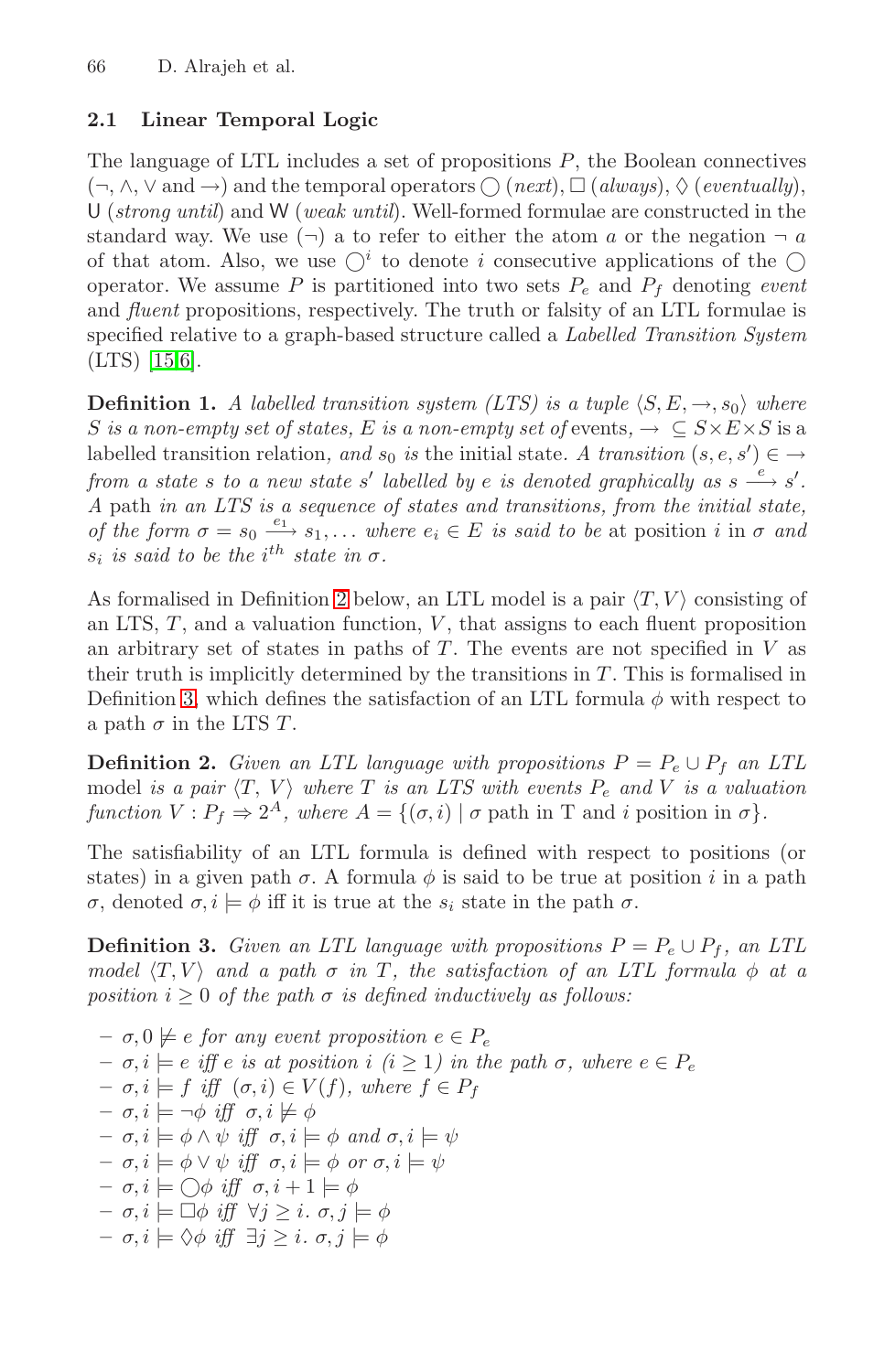**–**  $\sigma, i \models \phi$  U ψ iff ∃j ≥ i.  $\sigma, j \models \psi$  and  $\forall i \leq k < j$ .  $\sigma, k \models \phi$  $\begin{array}{c} \mathsf{I} - \sigma, i \models \phi \ \mathsf{W} \, \psi \ \mathsf{iff} \ \ \sigma, i \models \Box \phi \ \mathsf{or} \ \sigma, i \models \phi \ \mathsf{U} \, \psi \end{array}$ 

An LTL formula  $\phi$  is said to be *satisfied in a path*  $\sigma$  if it is satisfied at the initial position, i.e.  $\sigma, 0 \models \phi$ . Similarly, a set of formulae *Γ* is said to be satisfied in a path  $\sigma$  if each formula  $\psi \in \Gamma$  is satisfied in the path  $\sigma$ .

**Definition 4.** [Le](#page-14-6)t  $\Gamma$  be a set of LTL formulae and  $\phi$  be an LTL formula. Let  $M = \langle T, V \rangle$  be an LTL model. The formula  $\phi$  is said to be entailed by  $\Gamma$  under M, written  $\Gamma \models_M \phi$ , iff  $\phi$  is satisfied in each path  $\sigma$  of  $T$  that satisfies  $\Gamma$ .

#### **2.2 Event Calculus**

The Event Calculus (EC) is a widely-used logic programming formalism for reasoning about actions and time [29]. The standard definition of an EC language includes three sorts of terms: event terms, fluent terms, and time terms. The latter are represented by the non-negative integers  $0, 1, 2, \ldots$ , while the events and fluents are chosen according to the domain being modelled. In this paper, we assume an additional sort representing scenarios. The EC ontology includes the basic predicates happens, initiates, terminates and holdsAt. The atomic formula happens(e, t, s) indicates that event e occurs at time-point t in a given scenario s, while *initiates*(e, f, t, s) (resp. ter[min](#page-3-0)ates(a, f, t, s)) means that, in a given scenario  $s$ , if event  $e$  were to occur at time  $t$ , it would cause fluent  $f$  to be true (resp. false) immediately afterwards. The predicate  $holdsAt(f, t, s)$  indicates that fluent  $f$  is true at time-point  $t$  in a given scenario  $s$ . The formalism also includes an auxiliary predicate  $clipped(t_1, f, t_2, s)$  which means that, in a given scenario s, an event occurs which terminates f between times  $t_1$  and  $t_2$ . Events correspond to actions which can be performed, while fluents correspond to time-varying Boolean properties. The interactions between the EC predicates are governed by a set of domain-independent core axioms shown below<sup>1</sup>.

$$
clipped(T_1, F, T_2, S) \leftarrow happens(E, T, S),
$$
  

$$
terminates(E, F, T, S), T_1 \le T < T_2.
$$

$$
\tag{1}
$$

$$
holdsAt(F, T_2, S) \leftarrow happens(E, T_1, S), initiates(E, F, T_1, S),
$$
  

$$
T_1 < T_2, not \mathit{clipped}(T_1, F, T_2, S).
$$
 (2)

$$
holdsAt(F, T, S) \leftarrow initially(F, S), not \ clipped(0, F, T, S). \tag{3}
$$

$$
happens(E, T, S) \leftarrow attempt(E, T, S), not impossible(E, T, S).
$$
 (4)

<span id="page-3-0"></span>These axioms formalise the commonsense law of inertia which states that, in any scenario  $S$ , a fluent that has been initiated by an event occurrence continues

<sup>1</sup> The EC axioms used here are identical to those in [17] apart from the extra argument S for representing scenarios and the predicate *impossible* for capturing preconditions.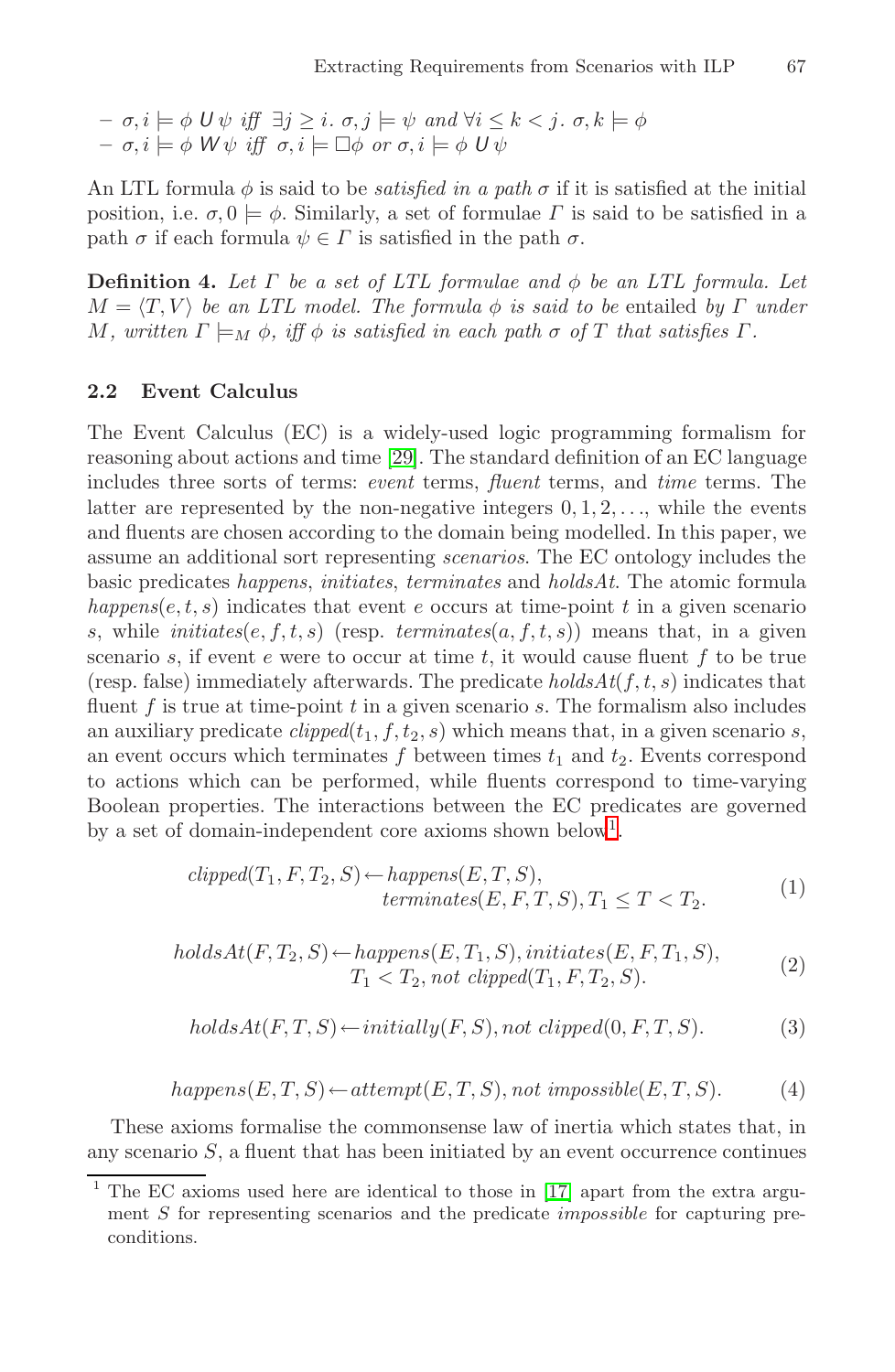to hold until a terminating event occurs and vice versa. To allow the representation of precondition[s, w](#page-13-0)e say that an event  $E$  happens at a time point  $T$  if it is attempted and is not impossible<sup>2</sup>. Information about which events affect which fluents is provided by domain-dependent axioms for the predicates initiates and terminates, together with information about which fluents are initially true and which events are attempted in given system behaviours.

EC theories are normal logic programs - i.e. a set of clauses of the form  $A \leftarrow B_1, \ldots, B_n$ , not  $C_1, \ldots, not \, C_m$  where A is the head atom,  $B_i$  are positive body literals, and not  $C_j$  are negative body literals. Their semantics is given by the standard stable model semantics [4]. In general, a model I of a program Π is a set of ground atoms such that, for each ground instance G of a clause in  $\Pi$ . I satisfies the head of G whenever it satisfies the body. A model I is minimal if it does not strictly include any other model. Definite programs (i.e. programs with no negative body literals) always have a unique minimal model. Normal programs may have instead one, none, or several minimal models. It is usual to identify a certain subset of these models, called stable models, as the possible meanings of the program. Given a normal program  $\Pi$ , the definite program  $\Pi^I$ is the program obtained from the ground instances of  $\Pi$  by removing all clauses with a negative literal that is not satisfied in  $\Pi$  and removing negative literals from the remaining clauses. Clearly  $\Pi^I$  is a definite logic program and as such has a unique minimal (Herbrand) model  $M_{\Pi}$ . A model I of a program  $\Pi$  is stable if it is equal to  $M_{\Pi^I}$ .

**Definition 5.** A model I of  $\Pi$  is a stable model if  $I = M_{\Pi}$  where  $\Pi^I$  is the definite program  $\Pi^I = \{A \leftarrow B_1, \ldots, B_n \mid A \leftarrow B_1, \ldots, B_n, \text{not } C_1, \ldots, \text{not } C_m\}$ is the ground instance of a clause in  $\Pi$  and  $I$  does not satisfy any of the  $C_i$ .

# **3 The Approach**

In this section we show how ILP can be used to extend an incomplete requirements specification using information from given scenarios. We formalise the learning problem in terms of LTL specifications and scenarios, and show how these can be soundly translated into a non-monotonic ILP problem using an EC formalisation to extend the specification in order to cover the given scenarios.

#### **3.1 Problem Description**

Our aim is to develop an approach for extending an incomplete requirements specification with a particular type of requirement called event preconditions by using information inferred from desirable and undesirable user scenarios. In order to formalise this task we need to state precisely what we mean by a requirements specification and by a desirable or undesirable scenario and we need

<sup>&</sup>lt;sup>2</sup> Alternative formalisations of event preconditions have been proposed in EC [17]. The one adopted here captures the intuition that  $impossible(E,T,S)$  means the event E could not actually occur at time point T.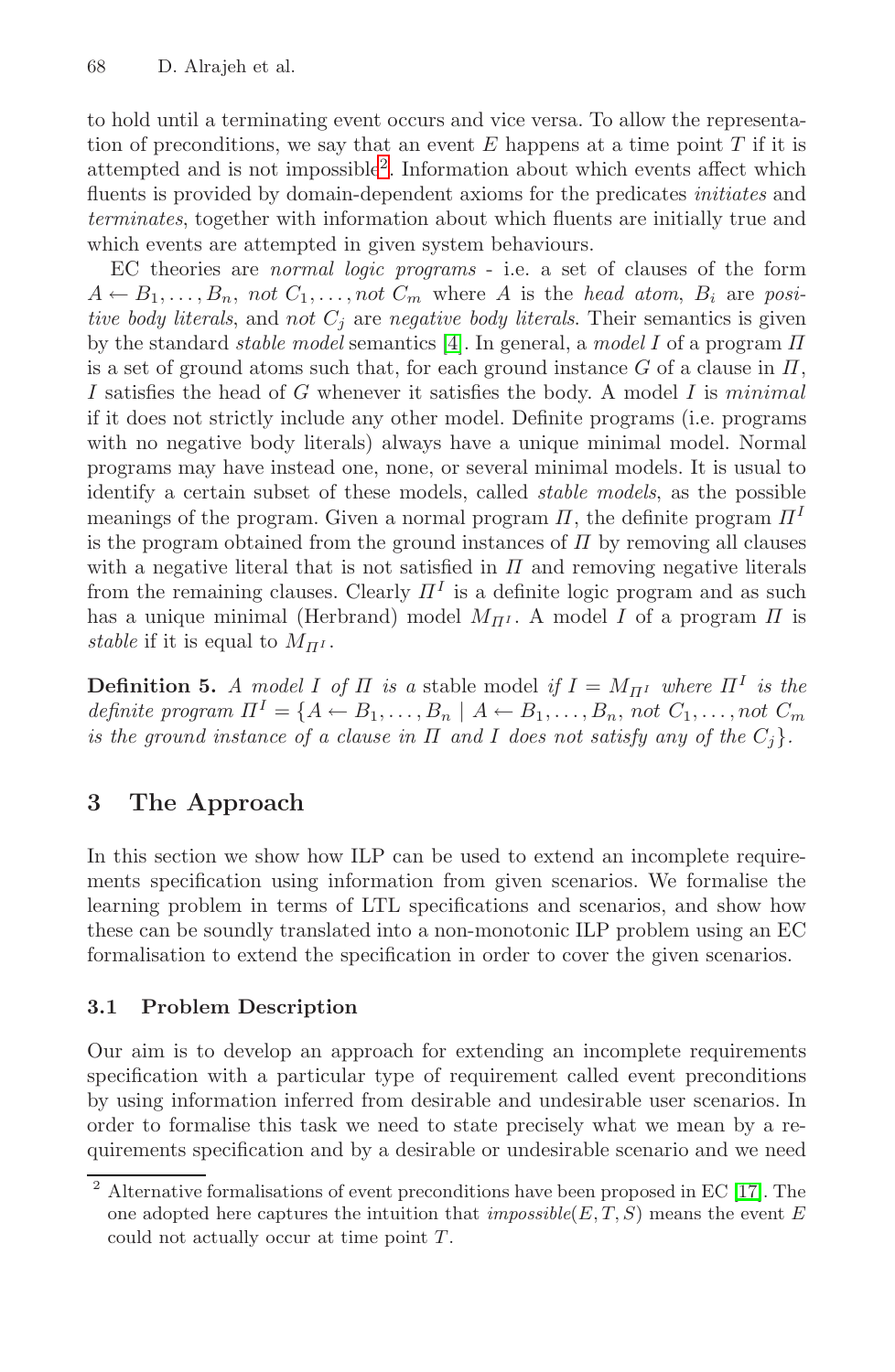to define what it means for a specification to cover a set of such scenarios. To do this, we assume an LTL language with fluents  $P_f$  and events  $P_e$  in which each [f](#page-5-0)luent  $f \in P_f$  is associated with two disjoint sets  $I_f$  and  $T_f$  of initiating a[n](#page-5-3)[d t](#page-5-4)[er](#page-5-1)[m](#page-5-2)inating events  $e \in P_e$ . For convenience we use the notation  $E_I^f$  to represent the disjunction  $\bigvee_{e \in I_f} e$  of f-initiating events, and  $E_T^f$  for the disjunction  $\bigvee_{e \in T_f} e$  $\bigvee_{e \in T_f} e$  $\bigvee_{e \in T_f} e$  of f-terminating events. [We](#page-5-6) also use the notation  $S_0$  to represent the set of fluents  $f \in P_f$  that are true in the initial system state  $s_0$ . We now define requirements specifications and scenarios as LTL theories [con](#page-5-7)taining formulae of the forms defined below.

<span id="page-5-1"></span><span id="page-5-0"></span>As formalised in Definition 6, a requirements specification consists of a set of *initial state axioms*  $(5,6)$  stating which fluents are initially true and false; persistence axioms (7,8) formalising the commonsense law of inertia that any fluent will remain true (resp. false) until a terminating (resp. initiating) event occurs that causes it to flip state; change axioms (9,10), stating that, for any fluent  $f \in P_f$ , the occurrence of any initiating (resp. terminating) event will cause  $f$  to become true (resp. false); and a set of *event precondition axioms*  $(11)$ which disallow any models that include transitions of the form  $s_k \stackrel{e}{\longrightarrow} s_{k+1}$  for any state  $s_k$  that satisfies a certain conjunction of fluent literals  $\bigwedge_{0 \leq i \leq n} (\neg) f_i$ .

<span id="page-5-3"></span><span id="page-5-2"></span>**Definition 6.** A requirements specification is an LTL theory consisting of

 $\overline{1}$ 

<span id="page-5-4"></span>**–** two initial state axioms

$$
\bigwedge_{f_i \in S_0} f_i \tag{5}
$$

$$
\bigwedge_{f_j \in P_f - S_0} \neg f_j \tag{6}
$$

<span id="page-5-6"></span><span id="page-5-5"></span> $−$  two persistence axioms for each fluent  $f ∈ P_f$ 

$$
\Box(f \to f \; W E_T^f) \tag{7}
$$

$$
\Box(\neg f \to \neg f \; W E_I^f) \tag{8}
$$

<span id="page-5-7"></span> $− two change axioms for each fluent  $f ∈ P_f$$ 

$$
\Box (E_I^f \to f) \tag{9}
$$

$$
\Box (E_T^f \to \neg f) \tag{10}
$$

**–** a set of event precondition axioms of the form

$$
\Box(\bigwedge_{0\leq i\leq n}(\neg)f_i\to\bigcirc\neg e)
$$
\n(11)

As formalised below, a scenario is a formula stating a sequence of occurrences of events  $\langle e_1,\ldots,e_m\rangle$ .

**Definition 7.** A scenario is an LTL formula of the form

$$
\bigwedge_{1 \le i \le m} \bigcirc^{i} e_i \tag{12}
$$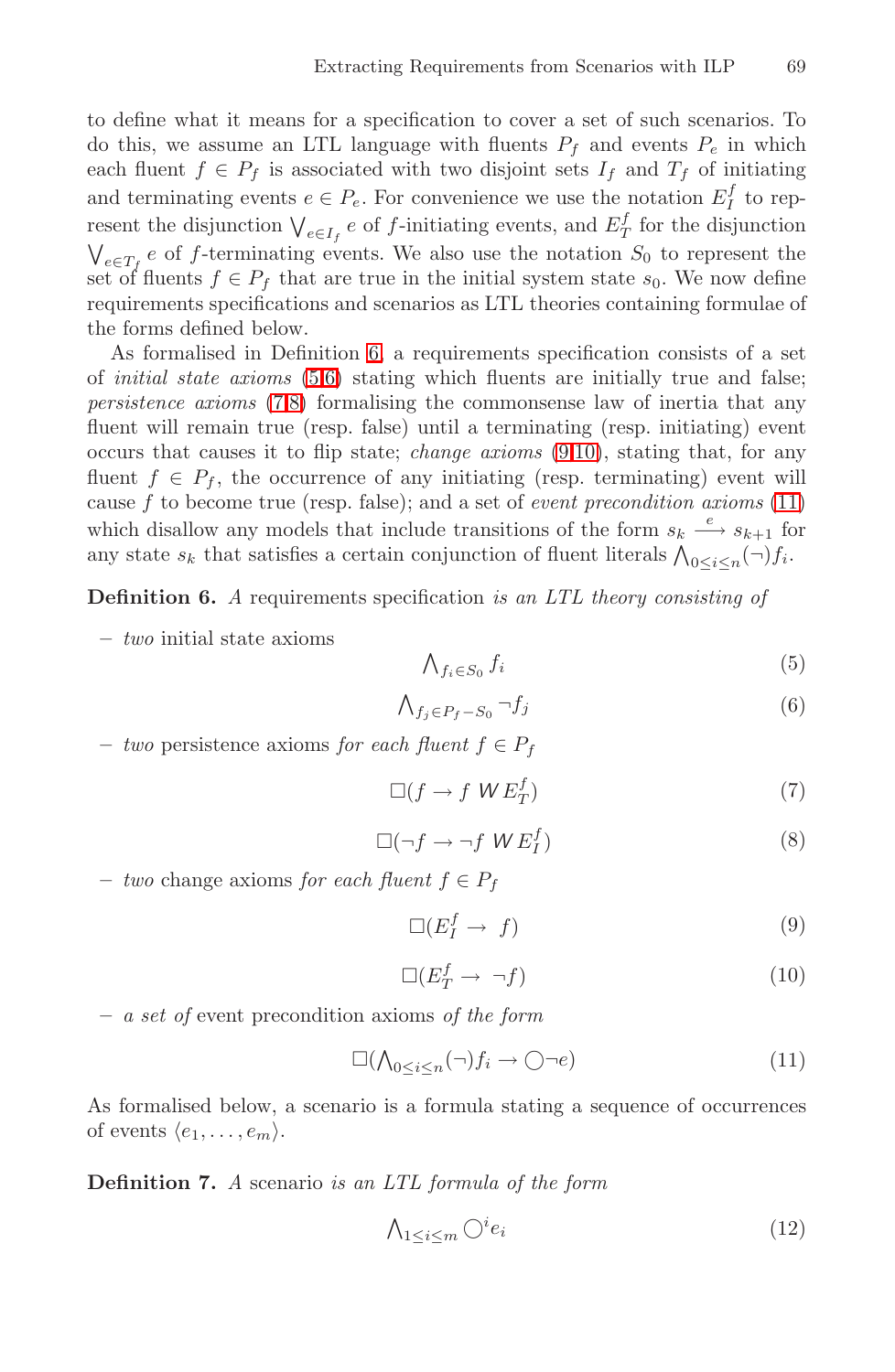Note that the definition above assumes one event [to](#page-6-0) be true per point position. A desirable scenario is a scenario that may occur while an undesirable scenario is a sequence of events that should never occur.

<span id="page-6-0"></span>Using Definition 7, we can now formalise our learning task. Given an initial specification *Spec* together with a set of undesirable scenarios Und and desirable scenarios Des, our aim is to learn a set of event precondition axioms Pre that, when added to Spec, entails the negation of each undesirable scenario and is consistent with each desirable scenario. As formalised in Definition 8, the first condition states that, in any model of  $Spec \cup Pre$ , there is no path which produces any undesirable scenario in Und, while the second condition states that, in any model of  $Spec \cup Pre$ , there is always a path corresponding to each desirable scenario in Des. Any set of event precondition axioms that satisfy these two properties is said be a correct extension of a requirements specification with respect to the given scenarios.

**Definition 8.** Let Spec be a requirements specification, Des be a set of desirable scenarios, and Und be a set of undesirable scenarios. A set Pre of event precondition axioms is a correct extension of Spec with respect to Des and Und iff

- Spec  $\cup$  Pre  $\models_M \neg P_u$ , for each undesirable scenario  $P_u \in Und$
- Spec  $\cup$  Pre  $\not\models_M \neg P_d$ , for each desirable scenario  $P_d \in Des$

## **3.2 Translating LTL into EC**

To apply ILP to the task of learning correct extensions, a methodology is now defined for translating LTL specifications and scenarios of the form defined above into EC normal logic programs. The EC language is obtained very simply from the LTL formulae: one fluent (resp. event) term is introduced to represent each fluent f (resp. event e) in  $P_f$  (resp.  $P_e$ ); time points are represented by the nonnegative integers 0, 1, 2, ...; one scenario term is introduced to represent each desirable (resp. undesirable) scenario  $P_d \in Des$  (resp.  $P_u \in Und$ ). Relative to this language, the EC translation of a requirements specification is defined as follows.

**Definition 9.** Let Spec be a requirements specification. The EC translation  $\tau(Spec)$  of Spec is the EC program  $\Pi$  constructed as follows:

- $-$  add to  $\Pi$  one fact initially( $f_i$ , S) for each fluent  $f_i$  in an initial state axiom of the form  $\bigwedge_{f_i \in S_0} f_i$ .
- $-$  add to Π one fact initiates(e, f, T, S) for each f-initiating event  $e ∈ E_I^f$  in a change axiom of the form  $\square (E_I^f \rightarrow f)$ .
- $-$  add to  $\Pi$  one fact terminates $(e, f, T, S)$  for each  $f$ -terminating event  $e \in E_{T}^{f}$ in a change axiom of the form  $\Box (E_T^f \rightarrow \neg f)$ .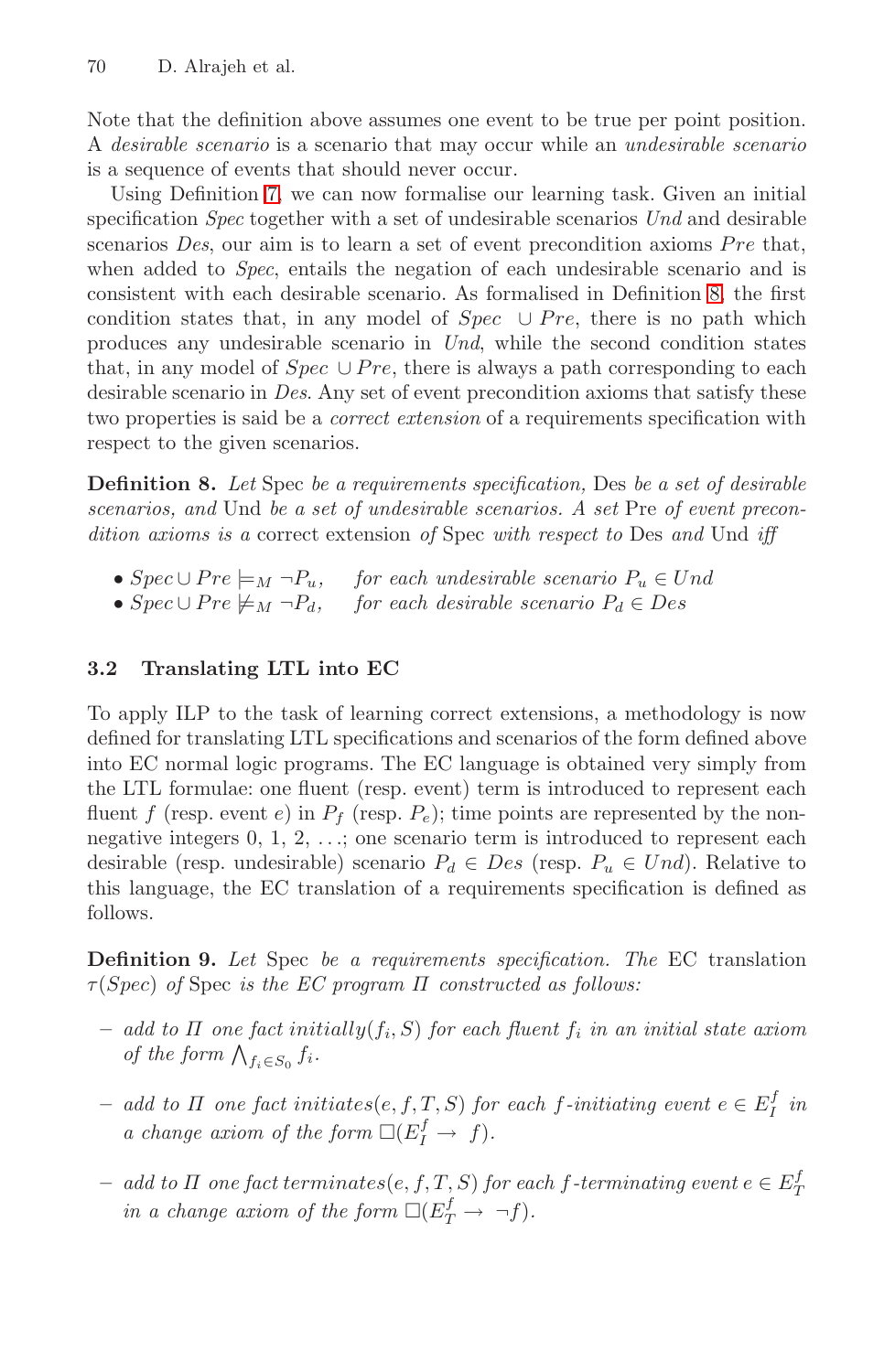$-$  add to  $\Pi$  one rule i[mp](#page-7-0)ossible(e, T, S) ←  $\bigwedge_{0 \leq i \leq k} (not) holdsAt(f_i, T, S)$  for each event precondition axiom of the form  $\square(\bigwedge_{0\leq i\leq k}^{\infty}(\neg)f_i\to\bigcirc\neg e)$ .

<span id="page-7-0"></span>Note that the negative initial state axiom (6) and the persistence axioms (7) and (8) are all implicitly captured by stable model interpretation of the EC core axioms (which are incorporated into the translation of scenarios in Definition 10 below). Note also that the effect of the temporal operator  $\Box$  is captured by implicit universal quantification on the time variable  $T$  appearing in the *initiates* and terminates facts. As shown in Theorem 1, the translation  $\tau$  is sound in the sense that for any path  $\sigma$  in any model of *Spec* there is a corresponding narrative of events Nar such that the program  $\Pi = \tau(Spec) \cup Nar$  has a stable model that satisfies the same fluent and event formulae as  $\sigma$ .

**Theorem 1.** Let Spec be a requirements specification with LTL model  $\langle T, V \rangle$ such that any path in T satisfies Spec at position 0. Let  $\sigma$  be a path in T of the form  $s_0 \stackrel{e_1}{\longrightarrow} s_1, \ldots, s_{n-1} \stackrel{e_n}{\longrightarrow} s_n$ , and let Nar be the set of facts of the form attempt( $e_i$ ,  $i - 1$ ,  $\sigma$ ) for each event  $e_i$  in  $\sigma$ . Let  $\Pi$  be the EC logic program  $\Pi = \tau(Spec) \cup Nar$  with stable model I. Then, for any fluent f and position i, we have  $\sigma, i \models f$  iff holds  $At(f, i, \sigma)$  is true in I; and, for any event e and position i, we have  $\sigma, i \models e$  iff happens $(e, i - 1, \sigma)$  is true in I.

<span id="page-7-1"></span>The function  $\tau$  translates an LTL requirements specification into an ILP theory. It now remains to specify a corresponding translation from scenarios to ILP examples. As formalised in Definition 10 below, scenarios contribute facts to the background theory as well as to the examples. Specifically, each scenario produces a set of example literals of the form  $(not) happens(e, t, s)$  and a set of background facts of the form  $attempt(e,t,s)$ . The translation of the undesirable scenarios depends on the event for which the precondition axiom is to be learned. In what follows, it is assumed that preconditions are to be learned for the last event of each undesirable scenario. Consequently, each undesirable scenario produces a sequence of facts stating that certain events do happen followed by one fact stating that some particular event does not happen immediately afterward. Each desirable scenario simply states that a certain sequence of events does happen.

**Definition 10.** Let Spec be a requirements specification, and Des and Und be sets of desirable and undesirable scenarios respectively. The EC translation  $\tau(Spec,Des, Und)$  is the pair  $(B, E)$  of EC programs constructed as follows:

- **−** for each undesirable scenario  $P_u = \bigwedge_{1 \le i \le n} \bigcirc^{i} e_i$  in Und
	- add to E  $n-1$  facts happens $(e_i, i-1, u)$  with  $1 \leq i < n$
	- add to E 1 fact not happens $(e_n, n-1, u)$
	- add to B n facts attempts $(e_i, i-1, u)$  with  $1 \leq i \leq n$
- $-$  for each desirable scenario  $P_d = \bigwedge_{1 \leq i \leq m} \bigcirc^{i} e_i$  in Des
	- add to E m facts happens $(e_i, i \overline{1}, d)$  with  $1 \leq i \leq m$
	- add to B m facts attempts $(e_i, i-1, u)$  with  $1 \leq i \leq m$
- **–** add to B all of the facts and rules in τ(Spec)
- $-$  add to B the 4 EC core axioms  $(1)-(4)$ .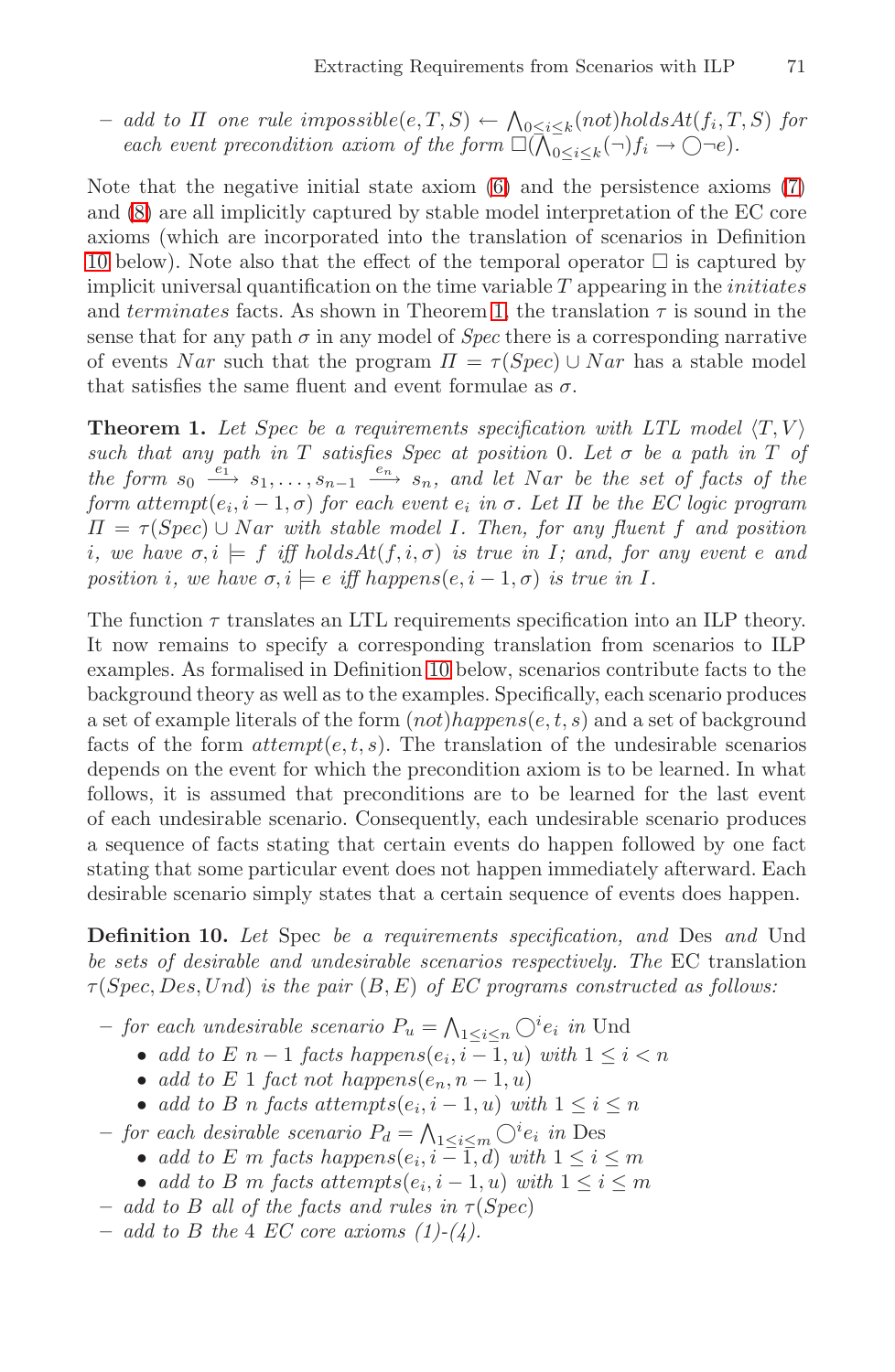#### <span id="page-8-0"></span>**3.3 Computation of Event Precondition Axioms Using XHAIL**

Given an initial specification Spec and sets of desirable and undesirable scenarios Des and Und, t[he](#page-7-0) translation  $\tau$  defined above can be used to generate a normal ILP theory B and examples E (such that  $\tau(Spec,Des, Und) = (B, E)$ ). For any set Pre of event precondition axioms,  $\tau$  can also be used to generate a set H of norm[al](#page-14-7) [c](#page-14-7)lauses of the form (13) below (such that  $\tau(Pre) = H$ ).

$$
impossible(e, T, S) \leftarrow \bigwedge_{0 \le j \le n} (not) holdsAt(f_j, T, S)
$$
\n(13)

Moreover, it follow[s](#page-14-1) from Theorem 1 th[a](#page-14-1)t Pre is a correct extension of Spec with respect to Des and Und iff  $B \cup H \models E$  under the stable model view of  $\models$ . Hence, the task of computing correct extensions can be reduced to a non-monotonic ILP problem in th[e se](#page-14-8)nse of [28] where the hypothesis space is the set of all clauses of the form (13) above.

The computation of such preconditions is performed by the non-monotonic ILP system XHAIL [25], which uses an abductive engine to implement a threephase Hybrid Abductive Inductive Learning (HAIL) approach [24]. This approach is based on constructing and generalising a preliminary ground hypothesis  $K$ , called a Kernel Set of B and E, which can be regarded as a non-monotonic multi-clause generalisation of the well-known Bottom Set concept used in several Progol-based ILP systems [20]. As in these monotonic ILP systems, the construction of the Kernel Set is heavily guided by language and search bias, and its main purpose is to bound the ILP hypothesis space.

The XHAIL language and [sea](#page-14-8)rch bias mechanisms are based upon the trieda[nd-](#page-14-8)tested notions of mode declarations and compression as used for example in Progol [20]. Intuit[ivel](#page-8-0)y, the compression heuristic favours the inference of theories containing the fewest number of literals and is motivated by the scientific principle of Ocam's razer (which roughly speaking, means choose the simplest hypothesis that fits the data). Mode declarations on the other hand provide a convenient mechanism for specifying which predicates may appear in the heads and bodies of hypothesis clauses and for controlling the placement and linking of constants and variables within those clauses [20].

As formalised in [20] mode declarations are of two types head and body dec[lara](#page-14-2)tions. To learn formulae of the form (13) above, one head mode declaration is needed modeh(∗,impossible(#event, +time, +scenario)) to allow atoms of the form impossible( $e,$ T,S) to appear in the heads of H. Two body mode declarations are also needed,  $modeb(*, holdsAt(\#fluent, +time, +scenario))$  and  $modeb(*, not holdsAt(\#fluent, +time, +scenario)),$  to allow literals of the form  $holdsAt(f, T, S)$  and not holds  $At(f, T, S)$  to appear in the bodies of H. The symbols  $\#, +, -$  are called *placemarkers* and are replaced by constants, input and output variables, respectively.

As explained in [25], the hypothesis  $H$  is computed in three stages: first the head atoms  $\Delta$  of the Kernel Set K are obtained abductively, then the body literals of  $K$  are obtained by deduction, and finally  $K$  is inductively generalised to give H. To exploit a close correspondence between negation and abduction,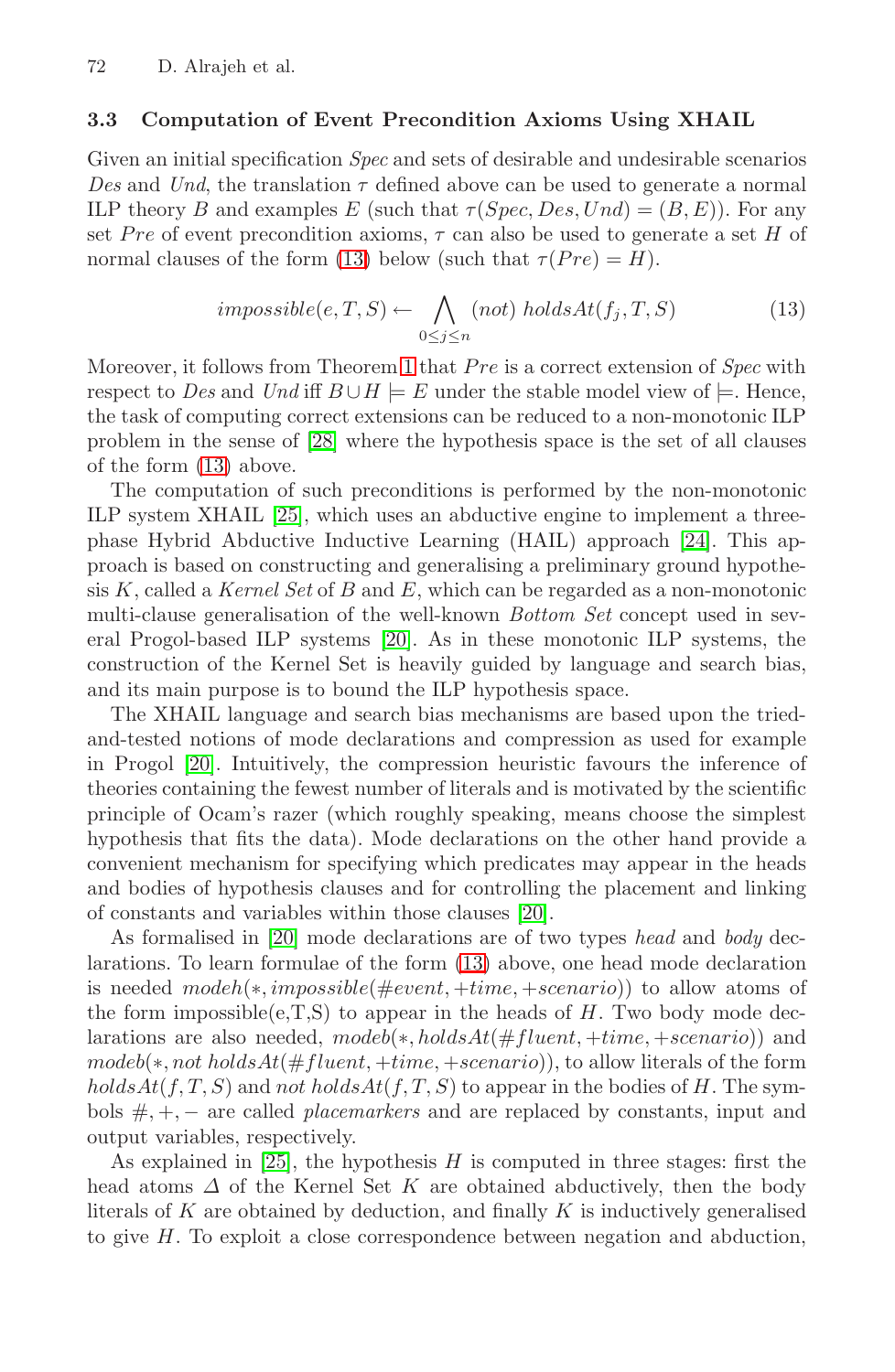XHAIL performs all three phases by translating them into an Abductive Logic Programming (ALP) [7] formalism and using an efficient extension [26] of the Kakas-Mancarella proof procedure [7] to solve each subproblem in turn.

The first phase of the XHAIL proof procedure returns a minimal set of ground atoms  $\Delta$  that entail all of the examples E when added to the theory B. This done by simply querying [the](#page-14-8) examples  $E$  against the theory  $B$ . The abducible atoms are defined as the well-typed ground instances of any head declarations. To avoid any unsoundness caused by the non-monoto[nic](#page-13-2)ity of the EC axioms, an incremental cover set approach is not used; instead XHAIL generalises all of the examples at once.

The second phase of the procedure computes a ground Kernel Set K of B and E by making each abduced atom  $\alpha \in \Delta$  into the head of a clause and saturating it with a set of ground body literals entailed by B. This is done using a non-monotonic generalisation of the Progol saturation procedure [20]. In order to compute the deductive consequences of B, XHAIL employs the Eshgi-Kowalski transformation for implementing negation through abduction [3]. In effect, negative literals  $not(a)$  are treated as positive abducibles  $a^*$  subject to the implicit integrity constraints  $a \to \neg a^*$  and  $a^* \to \neg a$ .

The third phase, returns a hypothesis  $H$  that subsumes  $K$  and entails  $E$  with respect to B. Two transforms prepare the ALP system for this task. First, all input and output terms in K are replaced by variables. Then, each body literal  $\lambda_i^j$ at position i in the j-th clause of K is replaced by the atom  $try(i, j, [X_1, \ldots, X_k])$ , where  $X_1, \ldots, X_k$  are the variables added to that clause, and the two clauses  $try(i, j, [X_1, \ldots, X_k]) \leftarrow not(use(i, j))$  and  $try(i, j, [X_1, \ldots, X_k]) \leftarrow use(i, j), \lambda_i^j$ are added to K. Applying an ALP pr[oced](#page-14-7)ure to the resulting theory  $B\cup K$  with goal E and abducible use/2 gives a set of atoms  $S = \bigwedge use(i, j)$  indicating which literals  $\lambda_i^j$  should be kept in  $H$ .

Soundness of XHAIL with respect to the stable model semantics follows from the soundness of the Kakas-Mancarella ALP procedure and the fact that H is equivalent to the theory  $K \cup S$  computed in the inductive phase of the XHAIL procedure and which, by definition, entails the examples. Strictly speaking, XHAIL implements the partial stable model semantics, but since the EC programs generated by  $\tau$  are categorical in the sense of [28], the two semantics coincide in this particular application. As illustrated by the case study in the [ne](#page-13-3)xt section, XHAIL can therefore be used to compute correct extensions of a partial specification and scenarios via the translation function  $\tau$ .

### **4 Case Study: A Mine Pump Control System**

This section shows an application of the learning approach proposed in this paper on a real event-driven system, namely the Mine Pump Control System fully described in [9]. This is a system that is supposed to monitor and control water levels in a mine, so to avoid the risk of flood. It is composed of a pump for pumping mine-water up to the surface. The pump works automatically, controlled by water-level sensors: detection of a high-level water causes the pump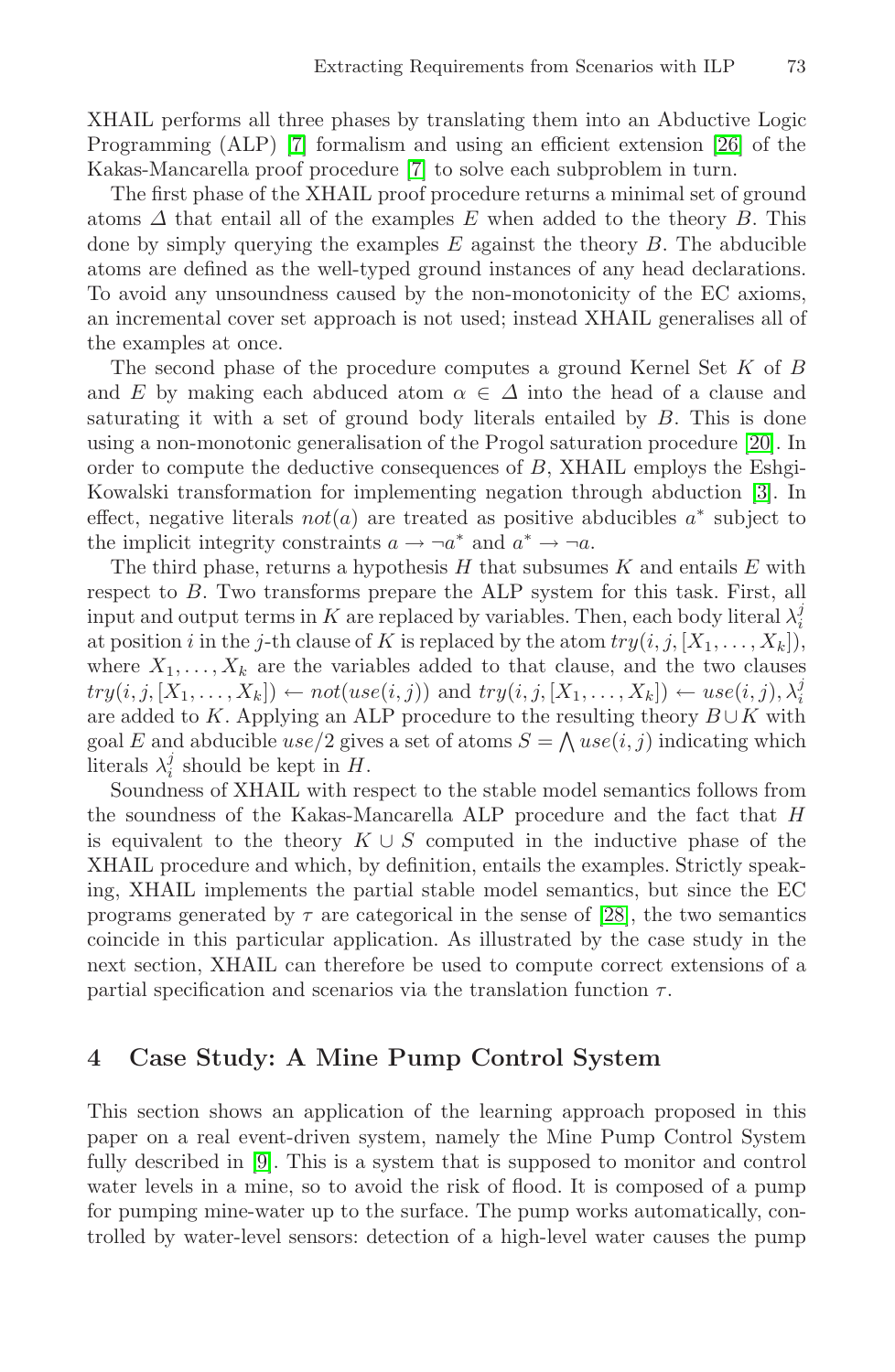to run until low-level is indicated. For safety reasons, the pump must not run if the percentage of methane in the mine exceeds a certain critical limit.

<span id="page-10-0"></span>An initial partial requirement specification Spec is given, written in an LTL language with fluent propositions  $P_f = \{pumpOn, criticalMethod, highWater\}$ and event propositions  $P_e = \{turnPumpOn, turnPumpOff, signalCriticalMethod,$ signalNotCriticalMethane, signalHighWater, signalNotHighWater}. The specifications includes information about the initial state of the system, persistence axioms, and change axioms formalised as follows:

$$
(\neg criticalMethod \land \neg pumpOn \land \neg highWater) \tag{14}
$$

<span id="page-10-1"></span> $\Box(criticalMethode \rightarrow (criticalMethode \, W \, signalNotCriticalMethode))$  (15)

<span id="page-10-2"></span>
$$
\Box(\neg criticalMethodname \rightarrow (\neg criticalMethodname \ W \ signal CriticalMethodname))) \quad (16)
$$

 $\Box(pumpOn \rightarrow (pumpOn \text{ W } turnPumpOff))$  (17)

$$
\Box(\neg \text{pumpOn} \rightarrow (\neg \text{pumpOn} \ W \ \text{turnPumpOn})) \tag{18}
$$

$$
\Box(highWater \rightarrow (highWater \ W signalNotHighWater)) \tag{19}
$$

<span id="page-10-3"></span>
$$
\Box(\neg highWater \rightarrow (\neg highWater \ W \ signal High Water)) \tag{20}
$$

- $\Box (signal CriticalMethod \rightarrow criticalMethod)$  (21)
- $\Box (signalNotCriticalMethod the \rightarrow \neg criticalMethod (22)$  $\Box (signalNotCriticalMethod the \rightarrow \neg criticalMethod (22)$  $\Box (signalNotCriticalMethod the \rightarrow \neg criticalMethod (22)$  $\Box (signalNotCriticalMethod the \rightarrow \neg criticalMethod (22)$  $\Box (signalNotCriticalMethod the \rightarrow \neg criticalMethod (22)$ 
	- $\Box (signalHighWater \rightarrow highWater)$  (23)

$$
\Box (signalNotHighWater \rightarrow \neg highWater) \tag{24}
$$

$$
\Box (turnPumpOn \to \text{pumpOn}) \tag{25}
$$

$$
\Box (turnPumpOff \to \neg pumpOn) \tag{26}
$$

Equation (14) defines the initial state of the system, equations  $(15)$ – $(20)$  specify the persistence axioms, and equations  $(21)$ – $(26)$  define the change axioms. Together with the informal description the case study includes undesirable and desirable scenarios which have been formalised as follows:

$$
P_u = (\bigcirc \text{signalCriticalMethod} \land \bigcirc^2 \text{signalNotCriticalMethod} \land \bigcirc^3 \text{signalCriticalMethod} \land \bigcirc^4 \text{turnPumpOn}) \tag{27}
$$

$$
P_{d1} = (\text{O}signalCriticalMethod \land \text{O}^2 signal High Water \land \text{O}^3 signal NotCriticalMethod \land \text{O}^4 turnPumpOn \land \text{O}^5 signalCriticalMethod \land \text{O}^6 turnPumpOff)
$$
\n(28)

$$
P_{d2} = (\bigcirc_{signalHighWater \wedge \bigcirc^{2} turnPumpOn \wedge} \bigcirc^{3} signalNotHigh Water \wedge \bigcirc^{4} turnPumpOff \wedge \bigcirc^{5} signalHigh Water \wedge \bigcirc^{6} turnPumpOn)
$$
\n
$$
(29)
$$

Applying the translation  $\tau$  to the specification and scenarios above results in an ILP theory B composed of the EC core axioms and the following clauses: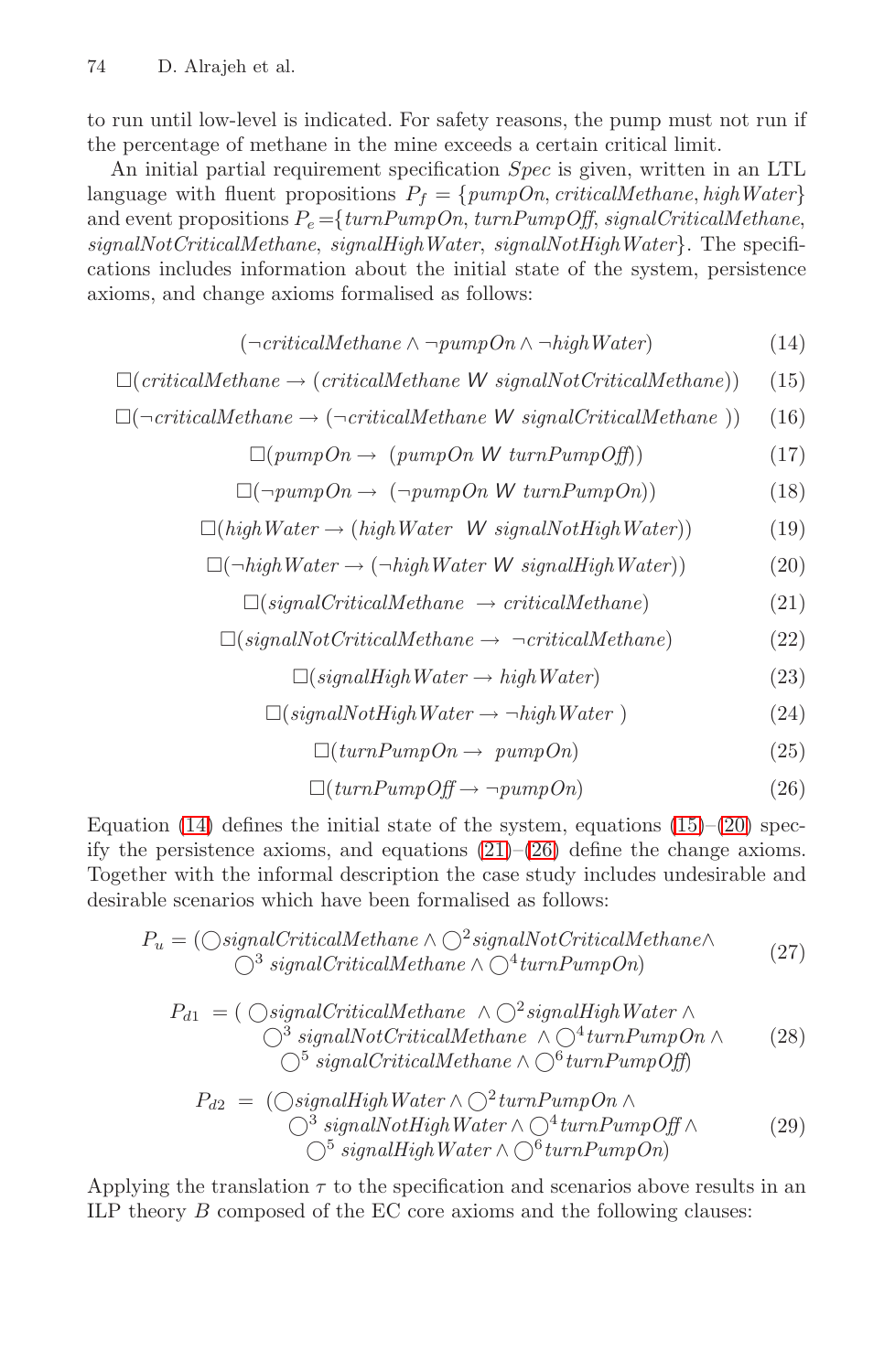$initiates(signal CriticalMethod, criticalMethod, Theorem 7.5).$  $terminates(signal Not CriticalMethod, criticalMethod, T, S).$  $initiates(signal High Water, highWater, T, S).$  $terminates/signal NotHighWater, highWater, T, S).$  $initiates(turnPumpOn,pumpOn,T,S).$  $terminates(turnPumpOff, pumpOn, T,S).$ 

```
attempt(signal CriticalMethod.0, u).attempt(signal Not CriticalMethod,1,u).attempt(signalCriticalMethane,2,u).
attempt(turnPumpOn,3,u).
```
 $attempt/signalHighWater, 0, dp1).$  $attempt(turnPumpOn.1,dp1).$  $attempt(signalNotHighWater, 2, dp1).$  $attempt(turnPumpOff,3,dp1).$ 

```
attempt(signalCriticalMethane,0,dp2).
attempt(signalHighWater,1,dp2).attempt(signalNotCriticalMethane,2,dp2).
attempt(turnPumpOn,3,dp2).
attempt(signalCriticalMethane,4,dp2).
attempt(turnPumpOff,5,dp2).
```
In addition, the translation produces the following set of ILP examples  $E$ :

```
happens(signal CriticalMethod,0,u).happens(signalNotCriticalMethane,1,u).
happens(signalCriticalMethane,2,u).
not happens(turnPumpOn,3,u).
```
 $happens(signal High Water, 0, dp1).$ happens(turnPumpOn,1,dp1).  $happens(signalNotHighWater, 2, dp1).$  $happens(turnPumpOff,3,dp1).$ 

happens(signalCriticalMethane,0,dp2). happens(signalHighWater,1,dp2). happens(signalNotCriticalMethane,2,dp2). happens(turnPumpOn,3,dp2). happens(signalCriticalMethane,  $\angle$ , dp2). happens(turnPumpOff,5,dp2).

Applying XHAIL to  $B$  and  $E$  yields a single abductive explanation

$$
\Delta = \{impossible(turnPumpOn, 3, u)\}\tag{30}
$$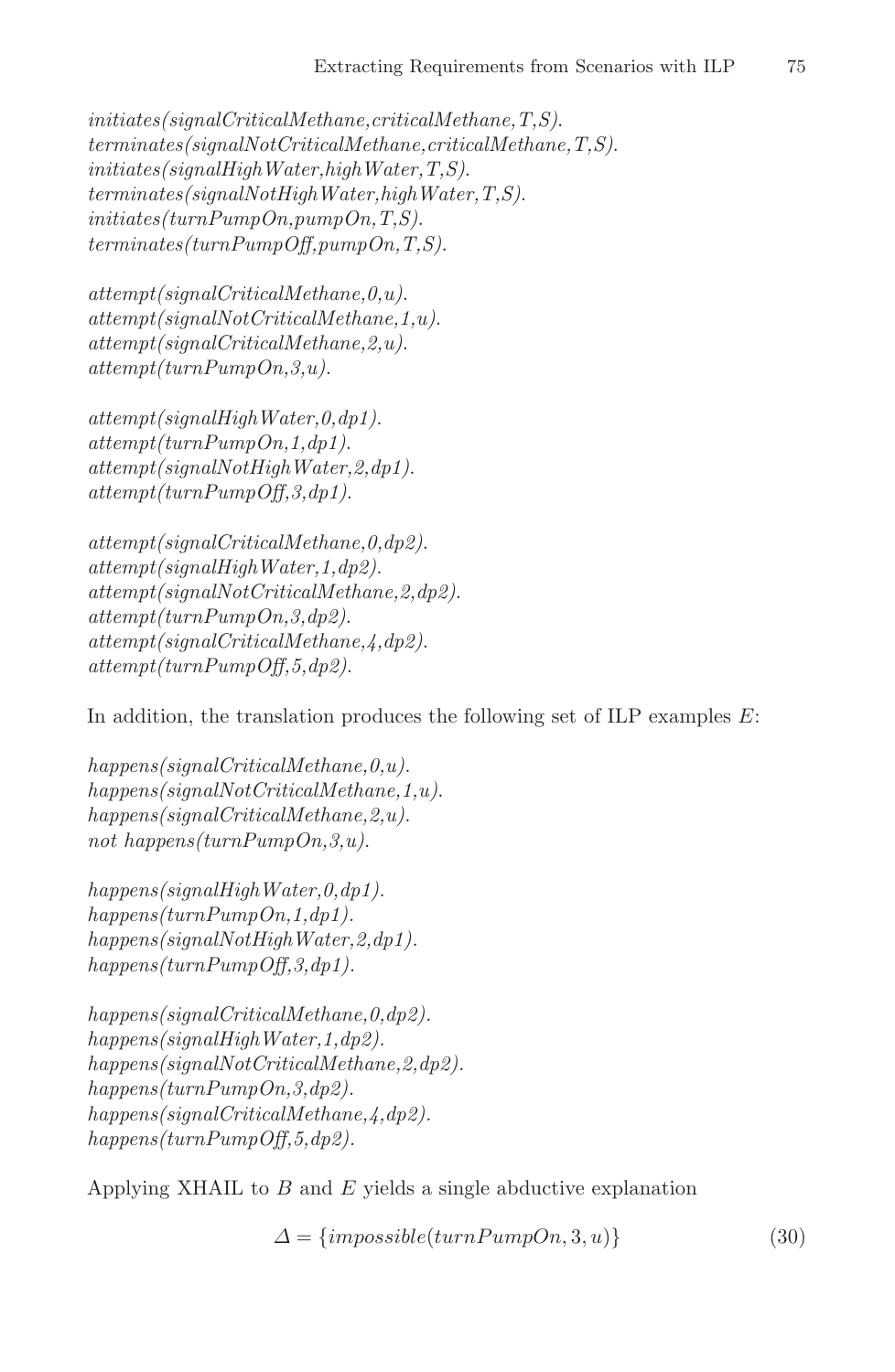This results in a single Kernel Set containing one clause

$$
K = \{impossible(turnPumpOn, 3, u) \leftarrow holdsAt(criticalMethod, 3, u),not holdsAt(pumpOn, 3, u), not holdsAt(highWater, 3, u)\}\
$$
(31)

which gives two maximally compressive inductive generalisations

 $H_1 = \{impossible(turnPumpOn, T, S) \leftarrow holdsAt(criticalMethod, T, S) \}$  (32)

$$
H_2 = \{impossible(turnPumpOn, T, S) \leftarrow not holdsAt(highWater, T, S)\}
$$
 (33)

that correspond to the two correct LTL event precondition axioms

$$
Pre_1 = \Box (criticalMethod the \rightarrow \bigcirc \neg turnPumpOn) \tag{34}
$$

$$
Pre_2 = \Box(\neg highWater \to \bigcirc \neg turnPumpOn) \tag{35}
$$

#### **5 Conclusion, Related and Future Work**

This paper describes a met[hod](#page-14-9)ology for using ILP to extend a partial requirements specification with event preconditions extracted from user scenarios. The proposed approach works in two stages whereby the initial specification and scenarios are first translated from an LTL model into an EC representation so that a nonmonotonic ILP system can then be used to learn the missing requirements. By exploiting the semantic relationship between the LTL and EC, we thereby provide a sound ILP computational "back-end" to a temporal formalism familiar to Requirements Engineers.

Our approach is closely related to t[hat](#page-14-9) of [11], where an inductive method is proposed for inferring high-level goal asserti[on](#page-14-10) from [pos](#page-14-11)itive and negative scenarios provided by stakeholders. Scenarios are incrementally generalised by (a) conjoining new assertions with those obtained from previous scenarios and (b) merging assertions through pattern matching on common antecedent prefixes. Compared to [11], our ILP-based approach has the advantage of incorporating background knowledge into the learning process and producing more compact and comprehensible hyp[oth](#page-14-2)eses. Moreover, by making happens abducible, our approach can be applied to scenarios missing events while [11] cannot.

The method proposed in this paper builds upon earlier work in [19] and [18] in which the ILP systems Progol5 and Alecto were applied to the learning of [dom](#page-14-12)ain specific EC axiom[s. L](#page-14-13)ike XHAIL, these procedures employ an abductive reasoning module to enable the learning of predicates distinct from those in the examples — an ability that is clearly required in this application. However, unlike XHAIL, they do not have a well-defined semantics for non-definite programs and their handling of negation is rather limited [25]. In fact, the inability of Progol5 and Alecto to reason abductively through nested negations means that neither of these systems can solve the case study presented in this paper.

Some related approaches for inferring action theories from examples are presented in [14], [21] and more recently in [23], which reduce learning in the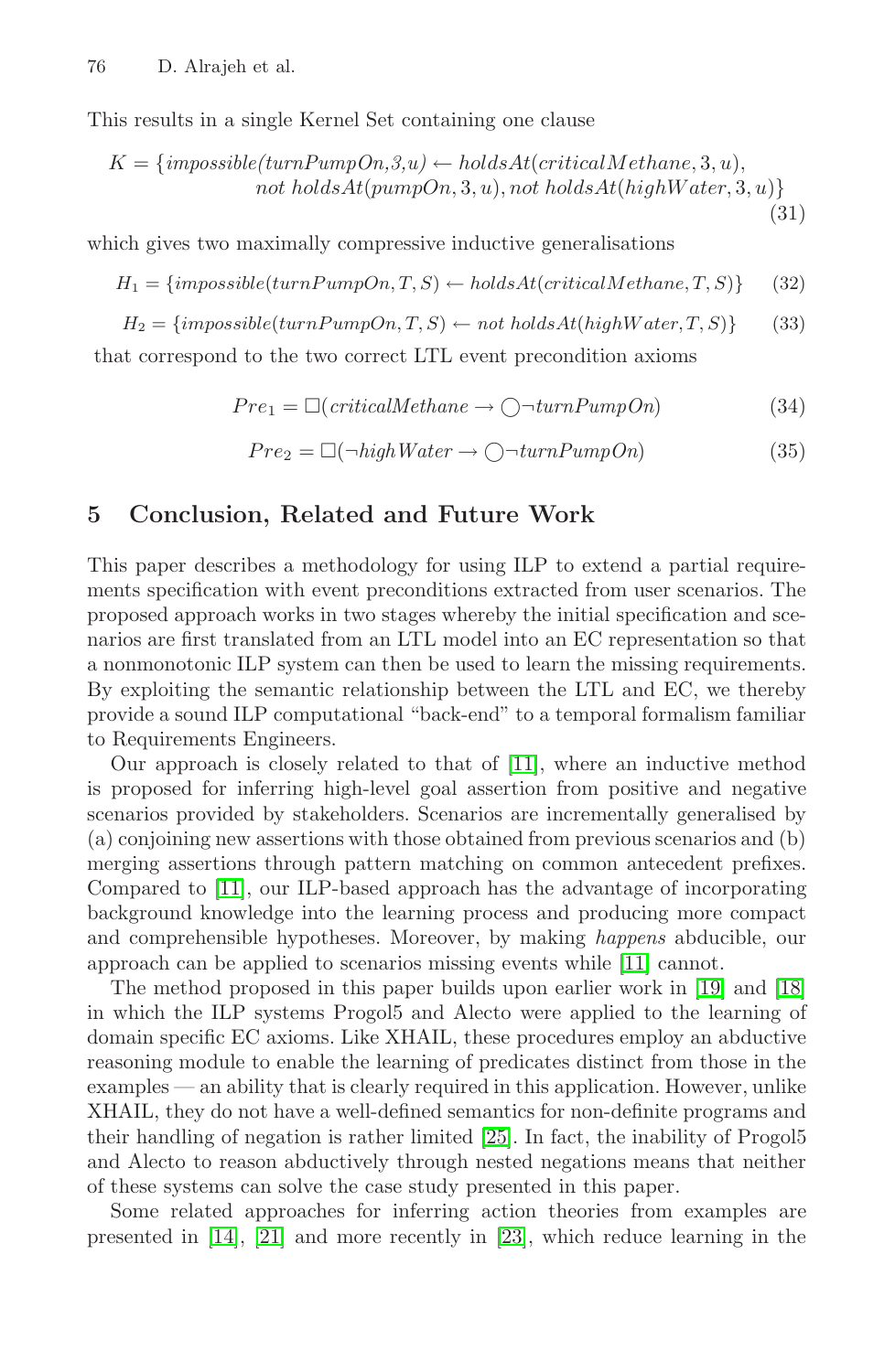Si[tua](#page-14-14)tion Calculus to a monotonic ILP framework. These approaches work by pre- and post- processing the inputs and outputs of a conventional Horn Clause ILP system. This technique is very efficient, but is not as general as our own approach. An alternative method for nonmonotonic ILP under the stable model semantics is proposed in [28], but cannot be used in our case study because it assumes the target predicate is the same as the examples. [28] also includes a thorough review of previous work on nonmonotonic ILP. A more recent technique is proposed in [22] that uses a combination of SAT solvers and Horn ILP to perform induction under the stable model semantics.

Although the ap[pro](#page-13-4)ach presented in this paper has been tailored for the learning of event preconditions, it can also learn other types of requirements such as triggers and post-conditions of the form  $\square(\bigwedge_{0\leq i\leq k}f_i\rightarrow\bigcirc e)$  and  $\square(e\rightarrow\bigwedge e)$  $\bigwedge_{0 \leq j \leq h} f_j$ ) respectively. In principle, this can be achieved by changing the language bias appropriately; but it remains to test the efficiency of the approach when learning more general forms of requirements and when processing larger case studies. In this paper we also assumed that scenarios are provided by stakeholders. However, scenarios could also be automatically generated from desirable system properties via model-checking [1]. We therefore intend to investigate the integration of ILP and model checking techniques in order to find new ways of increasing the flexibility and efficiency of the approach.

<span id="page-13-4"></span><span id="page-13-2"></span>**Acknowledgments.** This work is funded by the Philip Leverhulme Trust and the Saudi Arabian Ministry of Higher Education.

### <span id="page-13-0"></span>**References**

- 1. Alrajeh, D., Russo, A., Uchitel, S.: Inferring operational requirements from goal models and scenarios using inductive systems. In: Proc. 5th Int. Workshop on Scenarios and State Machines (2006)
- 2. Dardenne, A., Lamsweerde, A.v., Fickas, S.: Goal-directed requirements acquisition. Science of Computer Programming 20 (1), 3–50 (1993)
- 3. Eshghi, K., Kowalski, R.A.: Abduction compared with negation by failure. In: Levi, G., Martelli, M. (eds.) Proc. of the 6th Int. Conf. on Logic Programming, pp. 234–254 (1989)
- <span id="page-13-1"></span>4. Gelfond, M., Lifschitz, V.: The stable model semantics for logic programming. In: Kowalski, R.A., Bowen, K. (eds.) Proc. of the 5th Int. Conf. on Logic Programming, pp. 1070–1080. MIT Press, Cambridge (1988)
- <span id="page-13-3"></span>5. Giannakopoulou, D., Magee, J.: Fluent model checking for event-based systems. In: Proc. 11th ACM SIGSOFT Symp. on Foundations Software Engineering, ACM Press, New York (2003)
- 6. Huth, M., Ryan, M.D.: Logic in Computer Science: Modelling and Reasoning about systems. Cambridge University Press, Cambridge (2000)
- 7. Kakas, A.C., Kowalski, R.A., Toni, F.: Abductive Logic Programming. Journal of Logic and Computation 2(6), 719–770 (1992)
- 8. Kowalski, R.A., Sergot, M.: A logic-based calculus of events. New generation computing 4(1), 67–95 (1986)
- 9. Kramer, J., Magee, J., Sloman, M.: Conic: An integrated approach to distributed computer control systems. In: IEE Proc., Part E 130, pp. 1–10 (January 1983)